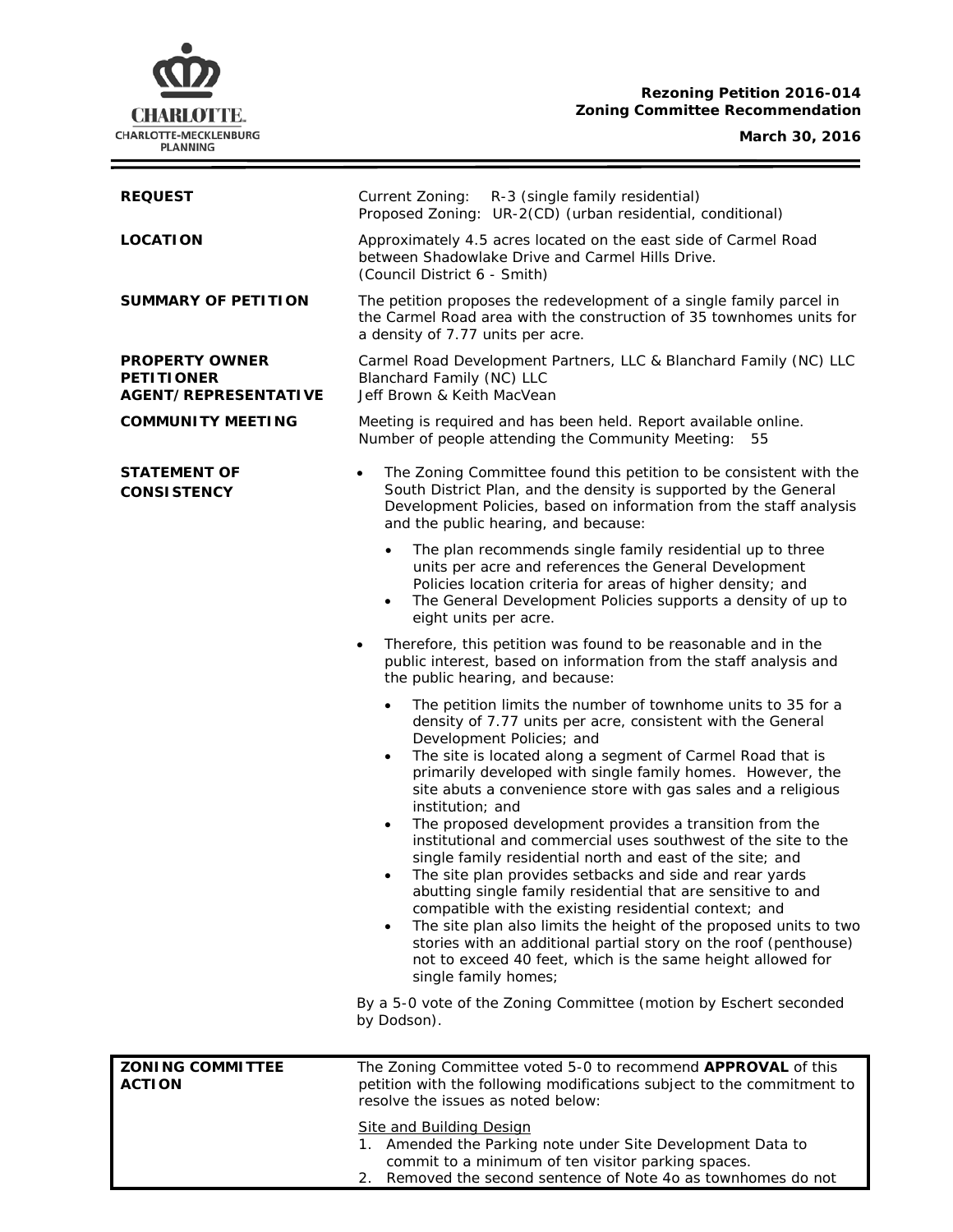|    | qualify for City garbage service.                                     |
|----|-----------------------------------------------------------------------|
|    | 3. Added the following to Note 4, Architectural Standards.            |
|    |                                                                       |
|    | a) "To provide privacy, all residential entrances within 15           |
|    | feet of the sidewalk shall be raised from the average                 |
|    | sidewalk grade a minimum of 24 inches."                               |
|    | "Pitched roofs, if provided, shall be symmetrically sloped no<br>b)   |
|    |                                                                       |
|    | less than 5:12, except that roofs for porches and attached            |
|    | sheds may be no less than 2:12."                                      |
|    | "Usable porches and stoops shall form an element of the<br>C)         |
|    |                                                                       |
|    | building design and be located on the front and/or side of the        |
|    | building. Stoops and entry-level porches may be covered but           |
|    | not be enclosed."                                                     |
|    |                                                                       |
|    | d)<br>Note: Staff rescinded the request that all corner/end units     |
|    | that face a public or private street shall have a porch or stoop      |
|    | that wraps a portion of the front and side of the unit or             |
|    | provide blank wall provisions that limit the maximum blank            |
|    |                                                                       |
|    | wall expanse to ten feet on all building levels because the           |
|    | petitioner has limited blank wall lengths to a maximum of 20          |
|    | feet facing Carmel Road.                                              |
|    |                                                                       |
|    | Note: Staff rescinded the request that garage doors visible<br>e)     |
|    | from public or private streets shall minimize the visual impact       |
|    | by providing a setback of a minimum 12 inches from the front          |
|    |                                                                       |
|    | wall plane and additional architectural treatments such as            |
|    | transparent windows or projecting elements over the garage            |
|    | door opening because the petitioner has committed to utilizing        |
|    | decorative carriage style doors with a projecting element with        |
|    |                                                                       |
|    | a depth of at least 12 inches over the doors.                         |
|    | "Sidewalks shall be provided to connect all residential<br>f)         |
|    | entrances to sidewalks along public and private streets."             |
|    |                                                                       |
|    | "Townhouse buildings shall be limited to five units or less."<br>q)   |
|    | 4. Specified roofing material to be architectural asphalt shingles    |
|    | and/or metal.                                                         |
|    |                                                                       |
| 5. | Specified that end units of each building will have two-car garages   |
|    | and other units may have either one or two-car garages.               |
|    | 6. Added a notes specifying that a decorative four-foot tall metal    |
|    | fence will be provided as part of the buffers along the southern,     |
|    |                                                                       |
|    | eastern and a portion of the northern property boundary and the       |
|    | existing fence along the eastern property boundary will be            |
|    | preserved.                                                            |
|    |                                                                       |
|    | 7. Committed to indicate potential location for dumpster/compactor    |
|    | with appropriate access and turnaround design.                        |
| 8. | Committed to amend Note 4o. to state "Garbage pickup for the          |
|    |                                                                       |
|    | site will be through the HOA and private company, via roll out        |
|    | containers from each unit. Trash pickup through private service       |
|    | will not occur before 7:30am or after 8:00pm. A potential             |
|    | dumpster location has been indicated to meet the requirement of       |
|    |                                                                       |
|    | Section 12.403 of Zoning Ordinance."                                  |
|    | 9. Committed to remove the "entry monument" from the site plan        |
|    | and elevations.                                                       |
|    |                                                                       |
|    | <b>Other Technical Issues</b>                                         |
|    | 10. Specified that garbage pickup will occur before 7:30 am or after  |
|    | 8:00 pm.                                                              |
|    | 11. Added a detailed landscape plan and specified that landscaping    |
|    |                                                                       |
|    | along Carmel Road will be automatically irrigated. Committed to       |
|    | installing landscaping and buffers prior to the issuance of the first |
|    | certificate of occupancy.                                             |
|    |                                                                       |
|    | 12. Committed to providing a copy of the CC & R's for the site to the |
|    | HOA presidents of the adjoining neighborhoods prior to the            |
|    | issuance of the first certificate of occupancy. The HOA documents     |
|    |                                                                       |
|    | will indicate that no more than 20% of the proposed units may be      |
|    | rented at any one time and that if a unit becomes distressed the      |
|    | HOA for the site will be offered the first right of refusal to        |
|    | purchase of the property.                                             |
|    |                                                                       |
|    | 13. Committed to amend Note 8 to state, "Signage as allowed by        |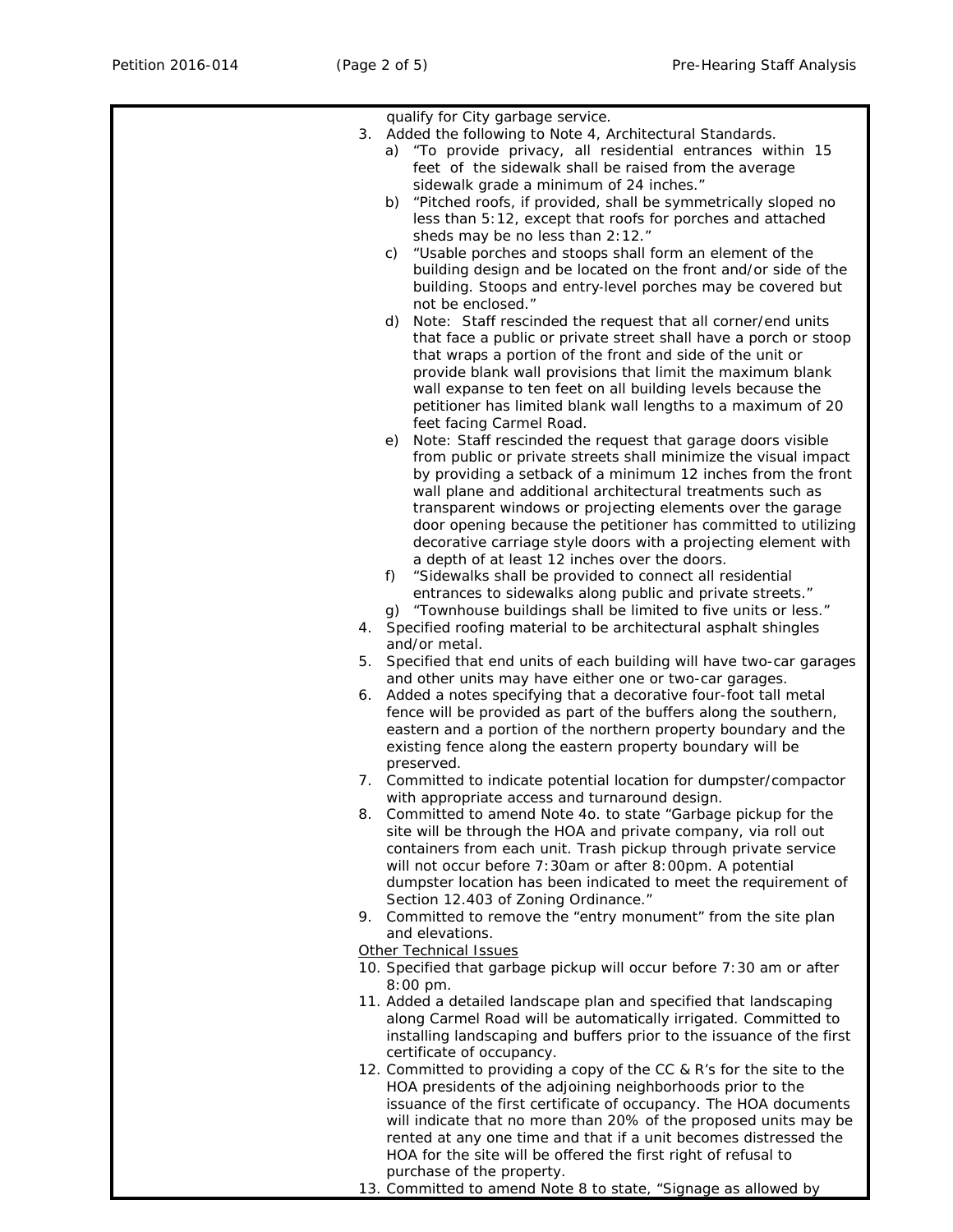|                                              | Ordinance. Entry signage, if provided, will be composed of                                                                                                                                                                                                                                                                                                                                                                                                                                                                                                             |  |  |
|----------------------------------------------|------------------------------------------------------------------------------------------------------------------------------------------------------------------------------------------------------------------------------------------------------------------------------------------------------------------------------------------------------------------------------------------------------------------------------------------------------------------------------------------------------------------------------------------------------------------------|--|--|
|                                              | individual, opaque letters that will be either back lit or illuminated<br>with up lighting. Letters shall not be internally illuminated."                                                                                                                                                                                                                                                                                                                                                                                                                              |  |  |
|                                              | Transportation                                                                                                                                                                                                                                                                                                                                                                                                                                                                                                                                                         |  |  |
|                                              | 14. Added a note that the petitioner will modify the southern end of<br>the existing Carmel Road median to provide a pedestrian refuge<br>island.                                                                                                                                                                                                                                                                                                                                                                                                                      |  |  |
|                                              | 15. Committed to amend the site plan to depict the future curb line or<br>note that the existing curb line is the future. Committed to label<br>the setback from the future back of curb and label the<br>existing/future right-of-way. Committed to add a note that the<br>petitioner will dedicate any additional right-of-way necessary to<br>include the proposed planting strip and sidewalk. Sidewalks may<br>be located within an easement with approval of Planning and<br>CDOT staff during construction plan review.<br><b>Requested Technical Revisions</b> |  |  |
|                                              | 16. Amended Maximum Building Height under Site Development Data<br>to change "or 40 feet" to "not to exceed 40 feet."<br>17. Committed to amend the site data table on sheet RZ-1 to reflect<br>the setbacks and yards depicted.<br>18. Committed to amend the site data table to remove the following:<br>"total number of units allowed: 8 / ac."                                                                                                                                                                                                                    |  |  |
|                                              | 19. Committed to amend the "Access" depicted on sheet RZ-1 to more<br>closely reflect the proposed drive location.<br>20. Committed to amend the label for the fence detail on sheet RZ-3<br>to say "4' tall buffer fence detail."                                                                                                                                                                                                                                                                                                                                     |  |  |
| <b>VOTE</b>                                  | Motion/Second:<br>Eschert / Dodson<br>Yeas:<br>Dodson, Eschert, Majeed, Sullivan, and Wiggins<br><b>None</b><br>Nays:<br>Absent:<br>Labovitz<br>Recused:<br>Lathrop                                                                                                                                                                                                                                                                                                                                                                                                    |  |  |
| <b>ZONING COMMITTEE</b><br><b>DISCUSSION</b> | Staff provided a summary of the rezoning petition and noted that the<br>petition is consistent with the adopted land use plan and the density is<br>supported by the General Development Policies. Staff stated that the<br>petitioner had committed in writing to address the remaining issues<br>noted in the agenda.                                                                                                                                                                                                                                                |  |  |
|                                              | There was no further discussion on the request.                                                                                                                                                                                                                                                                                                                                                                                                                                                                                                                        |  |  |
| <b>STAFF OPINION</b>                         | Staff agrees with the recommendation of the Zoning Committee.                                                                                                                                                                                                                                                                                                                                                                                                                                                                                                          |  |  |

#### **FINAL STAFF ANALYSIS (Pre-Hearing Analysis online at [www.rezoning.org\)](http://www.rezoning.org/)**

# **PLANNING STAFF REVIEW**

### • **Proposed Request Details**

The site plan accompanying this petition contains the following provisions:

- Allows the construction of a maximum of 35 single family attached dwelling units in a maximum of ten buildings for a density of 7.77 units per acre.
- Limits the maximum number of units per building to five or less.
- Limits the height of the buildings to two stories with a penthouse and not to exceed 40 feet.
- Provides access to the units via a private drive from Carmel Road.
- Specifies the building materials and prohibits the use of vinyl and aluminum except on windows, soffits, and railings.
- Commits to the use of architectural asphalt shingles and/or metal as a roofing material.
- Specifies that end units of each building will have two-car garages and other units may have one or two-car garages.
- Provides building elevations depicting the architectural style of the front and side of the units.
- Specifies that side elevations of the building along Carmel Road will contain windows so that blank walls over 20 feet will not occur.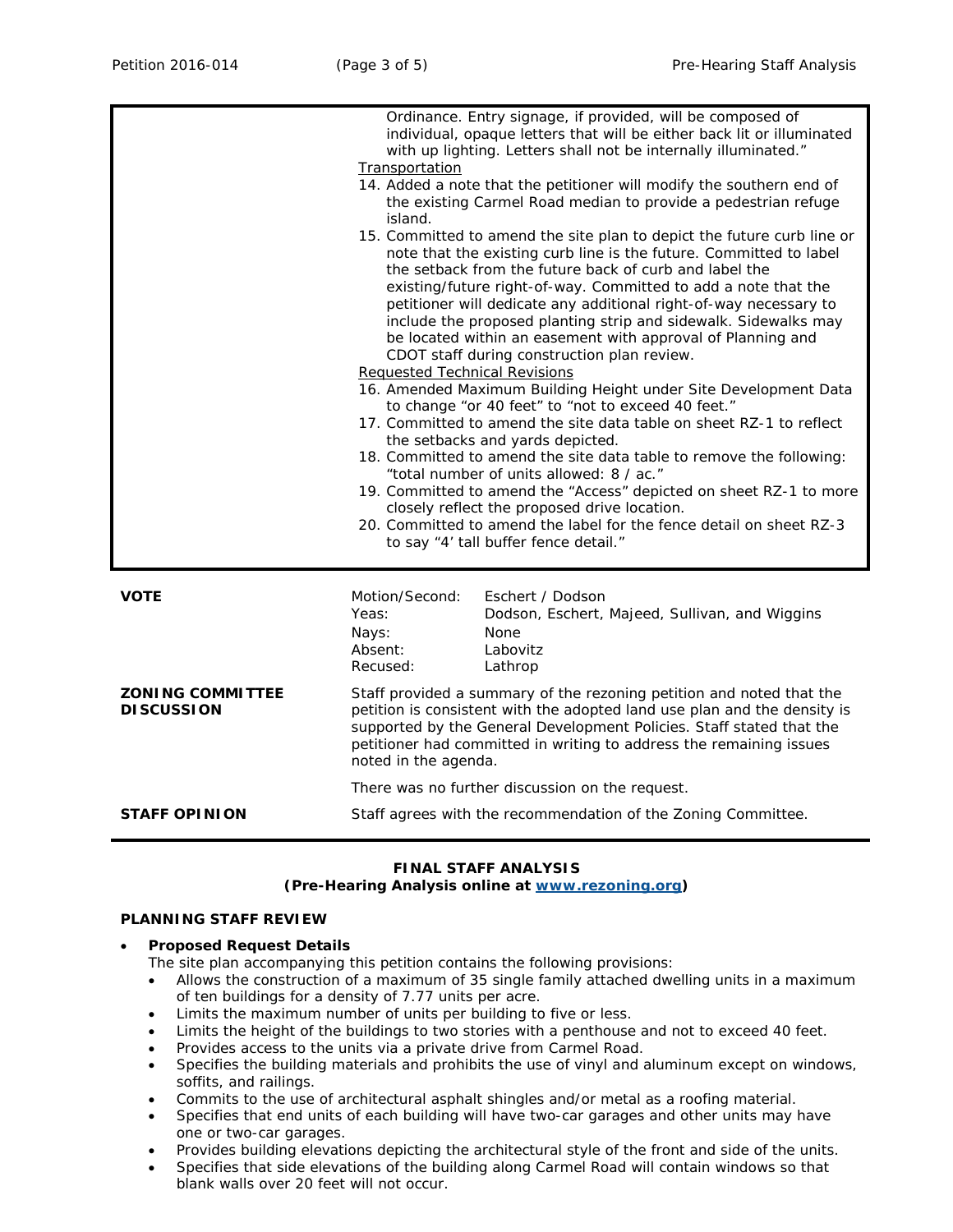- Requires the units exclusive of garages be a minimum of 1,800 square feet.
- Specifies that garage doors utilized throughout the site will be decorative carriage style doors with a projecting element with a depth of at least 12 inches over the doors.
- Provides five-foot decorative metal ornamental fence and detailed landscaped plan along Carmel Road between the sidewalk and the private drive and the site.
- Commits to automatic irrigation for landscaping along Carmel Road and stipulates that landscaping and buffers will be installed prior to the issuance of the first certificate of occupancy.
- Provides an 80-foot building setback along Carmel Road, a 39-foot rear yard along the eastern property line and side yards of 24 feet and 35 feet along the northern and southern property lines abutting single family zoning.
- Provides a 21-foot "Class C" buffer along the northern, eastern and southern property lines and specifies that a decorative four-foot tall metal fence will be provided as part of the buffers along the southern, eastern and a portion of the northern property boundary and the existing fence along the eastern property boundary will remain.
- Provides an internal sidewalk network, with a minimum of a six-foot planting strip with street trees and six-foot sidewalk on at least one side of the proposed private drive. Pedestrian scale lighting will also be provided along the portion of the private drive that is parallel to Carmel Road.
- Provides a pedestrian refuge island in the existing Carmel Road median.
- Dedicates any additional right-of-way necessary to include the proposed planting strip and sidewalk. Sidewalks may be located within an easement with approval of Planning and CDOT staff during construction plan review.
- Depicts and commits to a minimum of 10 visitor parking spaces on the proposed site plan.
- Limits garbage pickup to private service with roll out containers and prohibits pickup before 7:30am and after 8:00pm.
- Commits to providing a copy of the CC & R's to the HOA presidents of the adjoining neighborhoods and that these documents indicate that no more than 20% of the proposed units may be rented at any one time and that if a unit becomes distressed the HOA for the site will be offered the first right of refusal to the purchase of the property.

### • **Public Plans and Policies**

- The *South District Plan* (1993) shows the subject property as single family residential up to three dwellings per acre. The plan references the residential location criteria of the *General Development Policies* for areas of higher density development.
- The *General Development Policies* (GDP) provides policy guidance for evaluating proposed residential densities greater than four units per acre. The petition meets the General Development Policies locational criteria for consideration of up to eight dwellings per acre as illustrated in the table below.

| <b>Assessment Criteria</b>         | Density Category - up to 8 dua |
|------------------------------------|--------------------------------|
| Meeting with Staff                 | (Yes)                          |
| Sewer and Water Availability       | 2 (CMUD)                       |
| Land Use Accessibility             | $1$ (Low)                      |
| <b>Connectivity Analysis</b>       | 3 (Medium)                     |
| Road Network Evaluation            | 0(No)                          |
| Design Guidelines                  | 4 (Yes)                        |
| Other Opportunities or Constraints | ΝA                             |
| <b>Minimum Points Needed: 11</b>   | <b>Total Points: 11</b>        |

• *General Development Policies-Environment:* The petition supports the *General Development Policies-Environment* by redeveloping an existing site in a developed area, minimizing further environmental impacts while accommodating growth.

### • **TRANSPORTATION CONSIDERATIONS**

• This petition will not significantly increase the amount of traffic that can be generated on the site. The primary transportation goals for this site are to improve walkability by implementing streetscape improvements around the site. The petition provides these improvements, with wide sidewalks and planting strips. CDOT is requesting the petitioner modify the existing median on Carmel Road to provide a pedestrian refuge median to improve transit accessibility.

• **Vehicle Trip Generation:** Existing Use: 20 trips per day (based on two single family dwellings). Current Zoning: 180 trips per day (based on the entitlement for 15 single family dwellings). Proposed Zoning: 260 trips per day (based on 35 townhome units).